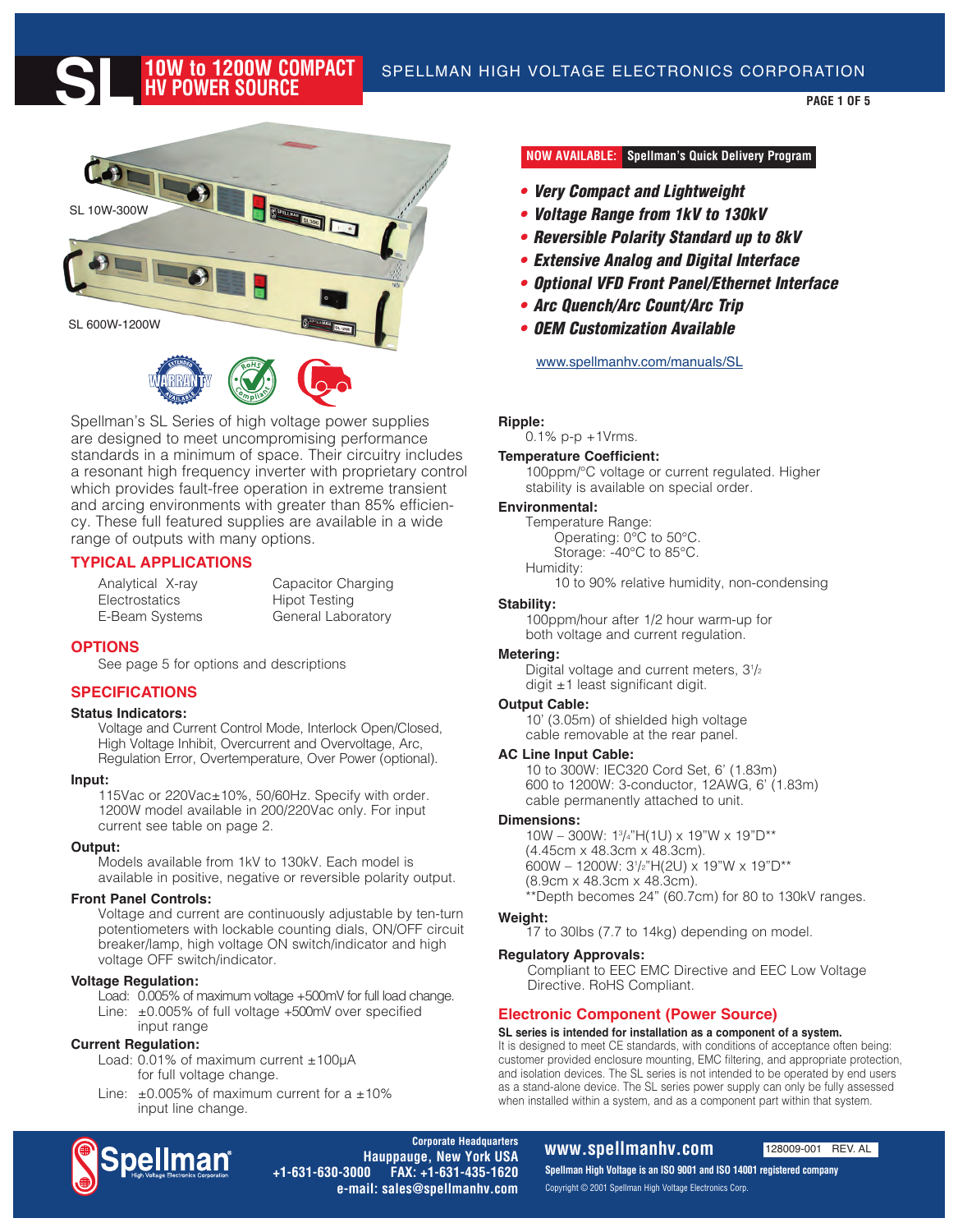**PAGE 2 OF 5**



**SL**

#### **Quick Delivery Program**

**HV POWER SOURCE**

In the selection tables to the right, SL models shown in **RED** are available via Spellman's Quick Delivery Program. Please contact Spellman sales for details.

### **How To Order:**

Sample model number: SL80PN1200/NSS/DPM4

SL series unit, 80kV maximum output voltage, reversible polarity output, 1200 watts, no slow start, 4.5 digit panel meters

There may be some restrictions on multiple option combinations. Please contact our sales department for more details.

\*Specify "P" for positive, "N" for negative, or "PN" for reversible polarity. Higher voltage models available on special order.

#### **SL INPUT CURRENT**

| <b>MODEL</b> | 115Vac    | <b>220Vac</b> |
|--------------|-----------|---------------|
| 10 watt      | $<$ 1 $A$ | $<$ 1 $A$     |
| 30 watt      | $<$ 1 $A$ | $<$ 1 $A$     |
| 60 watt      | 1.1A      | $<$ 1 $A$     |
| 150 watt     | 2.8A      | 1.5A          |
| 300 watt     | 5.6A      | 3A            |
| 600 watt     | 11.1A     | 6A            |
| 1200 watt    | n/a       | 12A           |

The input current numbers above are worse case assuming the power supply is being operated at maximum power and low line conditions, taking efficiency and power factor into account.

### **SL TERMINAL BLOCK 26 PIN**

| <b>PIN</b>               | <b>SIGNAL</b>              | <b>SIGNAL PARAMETERS</b>                      |  |
|--------------------------|----------------------------|-----------------------------------------------|--|
| 1                        | Power Supply Common        | Signal Ground                                 |  |
| $\overline{c}$           | External Inhibit           | Ground=Inhibit, Open=HV On                    |  |
| $\overline{\mathcal{E}}$ | External Interlock         | +15V at Open, <15mA at Closed                 |  |
| $\overline{4}$           | External Interlock Return  | Return for Interlock                          |  |
| 5                        | <b>Current Monitor</b>     | 0 to 10V=0 to 100% Rated Output               |  |
| 6                        | kV Test Point              | 0 to 10V=0 to 100% Rated Output               |  |
| $\overline{7}$           | +10Vdc Reference           | +10Vdc, 1mA Max                               |  |
| 8                        | Remote Current Program In  | 0 to 10V=0 to 100% Rated Output               |  |
| 9                        | Local Current Program Out  | Front Panel Program Voltage                   |  |
| 10                       | Remote Voltage Program In  | 0 to 10V=0 to 100% Rated Output               |  |
| $\overline{11}$          | Local Voltage Program Out  | Front Panel Program Voltage                   |  |
| 12                       | Power Monitor              | 0 to 10V=0 to 100% Rated Output               |  |
| 13                       | Remote Power Program In    | (Optional)                                    |  |
| $\overline{14}$          | Local HV Off Out           | +15V at Open, <25mA at Closed                 |  |
| 15                       | HV Off                     | Connect to HV OFF for FP Operation            |  |
| 16                       | Remote HV On               | +15V, 10mA Max=HV Off                         |  |
| 17                       | Remote HV Off Indicator    | 0=HV On, +15V, 10mA Max=HV Off                |  |
| 18                       | Remote HV On Indicator     | 0=HV Off, +15V, 10mA Max=HV On                |  |
| 19                       | Remote Voltage Mode        | Open Collector 35V Max, 10mA Max<br>On=Active |  |
| 20                       | <b>Remote Current Mode</b> |                                               |  |
| 21                       | Remote Power Mode          |                                               |  |
| $\overline{22}$          | Remote PS Fault            | 0=Fault, +15V, 0.1mA Max=No Fault             |  |
| 23                       | +15V Output                | +15V, 100mA Max                               |  |
| 24                       | Power Supply Common        | Signal Ground                                 |  |
| 25                       | Spare                      | Spare                                         |  |
| $\overline{26}$          | Shield Return              | Chassis Ground                                |  |

| SL SELECTION TABLE-10W, 30W, 60W<br>$1.75"$ (1U) |         |                                  |                |                                  |                |                                  |  |
|--------------------------------------------------|---------|----------------------------------|----------------|----------------------------------|----------------|----------------------------------|--|
|                                                  | 10 Watt |                                  | 30 Watt        |                                  | 60 Watt        |                                  |  |
| kV                                               | mA      | Model                            | mA             | Model                            | mA             | <b>Model</b>                     |  |
| 1                                                | 10      | SL <sub>1</sub> PN <sub>10</sub> | 30             | SL <sub>1</sub> PN <sub>30</sub> | 60             | SL <sub>1</sub> PN <sub>60</sub> |  |
| 2                                                | 5       | SL2PN10                          | 15             | SL2PN30                          | 30             | SL2PN60                          |  |
| 3                                                | 3.3     | SL3PN10                          | 10             | SL3PN30                          | 20             | SL3PN60                          |  |
| 6                                                | 1.7     | SL6PN10                          | 5              | SL6PN30                          | 10             | SL6PN60                          |  |
| 8                                                | 1.25    | SL8PN10                          | 3.75           | <b>SL8PN30</b>                   | 7.5            | SL8PN60                          |  |
| 10                                               | 1.0     | SL <sub>10</sub> *10             | 3              | SL10*30                          | 6              | SL10*60                          |  |
| 15                                               | 0.67    | SL <sub>15</sub> *10             | $\overline{c}$ | SL <sub>15</sub> *30             | 4              | SL <sub>15</sub> *60             |  |
| 20                                               | 0.50    | SL20*10                          | 1.5            | SL20*30                          | 3              | SL20*60                          |  |
| 30                                               | 0.33    | <b>SL30*10</b>                   | 1.0            | SL30*30                          | $\overline{c}$ | <b>SL30*60</b>                   |  |
| 40                                               | 0.25    | SL40*10                          | 0.75           | SL40*30                          | 1.5            | SL40*60                          |  |
| 50                                               | 0.20    | SL50*10                          | 0.60           | SL50*30                          | 1.2            | SL50*60                          |  |
| 60                                               | 0.17    | SL60*10                          | 0.50           | SL60*30                          | 1.0            | SL60*60                          |  |
| 70                                               | 0.14    | SL70*10                          | 0.43           | <b>SL70*30</b>                   | 0.85           | SL70*60                          |  |
| 80                                               | 0.13    | SL80*10                          | 0.38           | SL80*30                          | 0.75           | SL80*60                          |  |
| 100                                              | 0.10    | SL100*10                         | 0.30           | SL100*30                         | 0.60           | <b>SL100*60</b>                  |  |
| 120                                              | 0.10    | SL120*10                         | 0.25           | SL120*30                         | 0.50           | SL120*60                         |  |
| 130                                              | 0.10    | SL130*10                         | 0.25           | SL130*30                         | 0.46           | SL130*60                         |  |

### **SL SELECTION TABLE- 150W, 300W 1.75" (1U)**

|     | <b>150 Watt</b> |                        | 300 Watt        |                                   |  |
|-----|-----------------|------------------------|-----------------|-----------------------------------|--|
| kV  | mA              | Model                  | mA              | Model                             |  |
|     | 150             | <b>SL1PN150</b>        | 300             | SL <sub>1</sub> PN <sub>300</sub> |  |
| 2   | 75              | <b>SL2PN150</b>        | 150             | SL2PN300                          |  |
| 3   | 50              | <b>SL3PN150</b>        | 100             | <b>SL3PN300</b>                   |  |
| 6   | 25              | <b>SL6PN150</b>        | 50              | SL6PN300                          |  |
| 8   | 18.75           | <b>SL8PN150</b>        | 37.5            | SL8PN300                          |  |
| 10  | 15              | SL <sub>10</sub> *150  | 30              | SL10*300                          |  |
| 15  | 10              | SL <sub>15</sub> *150  | 20              | SL15*300                          |  |
| 20  | 7.5             | SL20*150               | $\overline{15}$ | SL20*300                          |  |
| 30  | 5.0             | SL30*150               | 10              | <b>SL30*300</b>                   |  |
| 40  | 3.75            | SL40*150               | 7.5             | SL40*300                          |  |
| 50  | 3.00            | SL50*150               | 6.0             | SL50*300                          |  |
| 60  | 2.50            | SL60*150               | 5.0             | <b>SL60*300</b>                   |  |
| 70  | 2.1             | SL70*150               | 4.28            | SL70*300                          |  |
| 80  | 1.90            | SL80*150               | 3.75            | SL80*300                          |  |
| 100 | 1.50            | SL <sub>100</sub> *150 | 3.00            | SL100*300                         |  |
| 120 | 1.25            | SL120*150              | 2.50            | SL120*300                         |  |
| 130 | 1.15            | SL130*150              | 2.30            | SL130*300                         |  |

#### **SL SELECTION TABLE- 600W, 1200W 3.50" (2U)**

|     | <b>600 Watt</b> |                 | <b>1200 Watt</b> |                  |  |
|-----|-----------------|-----------------|------------------|------------------|--|
| kV  | mA              | <b>Model</b>    | mA               | <b>Model</b>     |  |
|     | 600             | <b>SL1PN600</b> | 1200             | <b>SL1PN1200</b> |  |
| 2   | 300             | <b>SL2PN600</b> | 600              | SL2PN1200        |  |
| 3   | 200             | SL3PN600        | 400              | SL3PN1200        |  |
| 6   | 100             | SL6PN600        | 200              | <b>SL6PN1200</b> |  |
| 8   | 75              | <b>SL8PN600</b> | 150              | <b>SL8PN1200</b> |  |
| 10  | 60              | SL10*600        | 120              | SL10*1200        |  |
| 15  | 40              | SL15*600        | 80               | SL15*1200        |  |
| 20  | 30              | SL20*600        | 60               | SL20*1200        |  |
| 30  | 20              | SL30*600        | 40               | SL30*1200        |  |
| 40  | 15              | SL40*600        | 30               | SL40*1200        |  |
| 50  | 12              | SL50*600        | 24               | SL50*1200        |  |
| 60  | 10              | <b>SL60*600</b> | 20               | SL60*1200        |  |
| 70  | 8.6             | SL70*600        | 17               | SL70*1200        |  |
| 80  | 7.5             | SL80*600        | 15               | SL80*1200        |  |
| 100 | 6.0             | SL100*600       | 12               | SL100*1200       |  |
| 120 | 5.0             | SL120*600       | 10               | SL120*1200       |  |
| 130 | 4.6             | SL130*600       | 9.2              | SL130*1200       |  |



**Corporate Headquarters Hauppauge, New York USA +1-631-630-3000 FAX: +1-631-435-1620 e-mail: sales@spellmanhv.com**

**WWW.Spellmanhv.com** 128009-001 REV. AL **Spellman High Voltage is an ISO 9001 and ISO 14001 registered company**  Copyright © 2001 Spellman High Voltage Electronics Corp.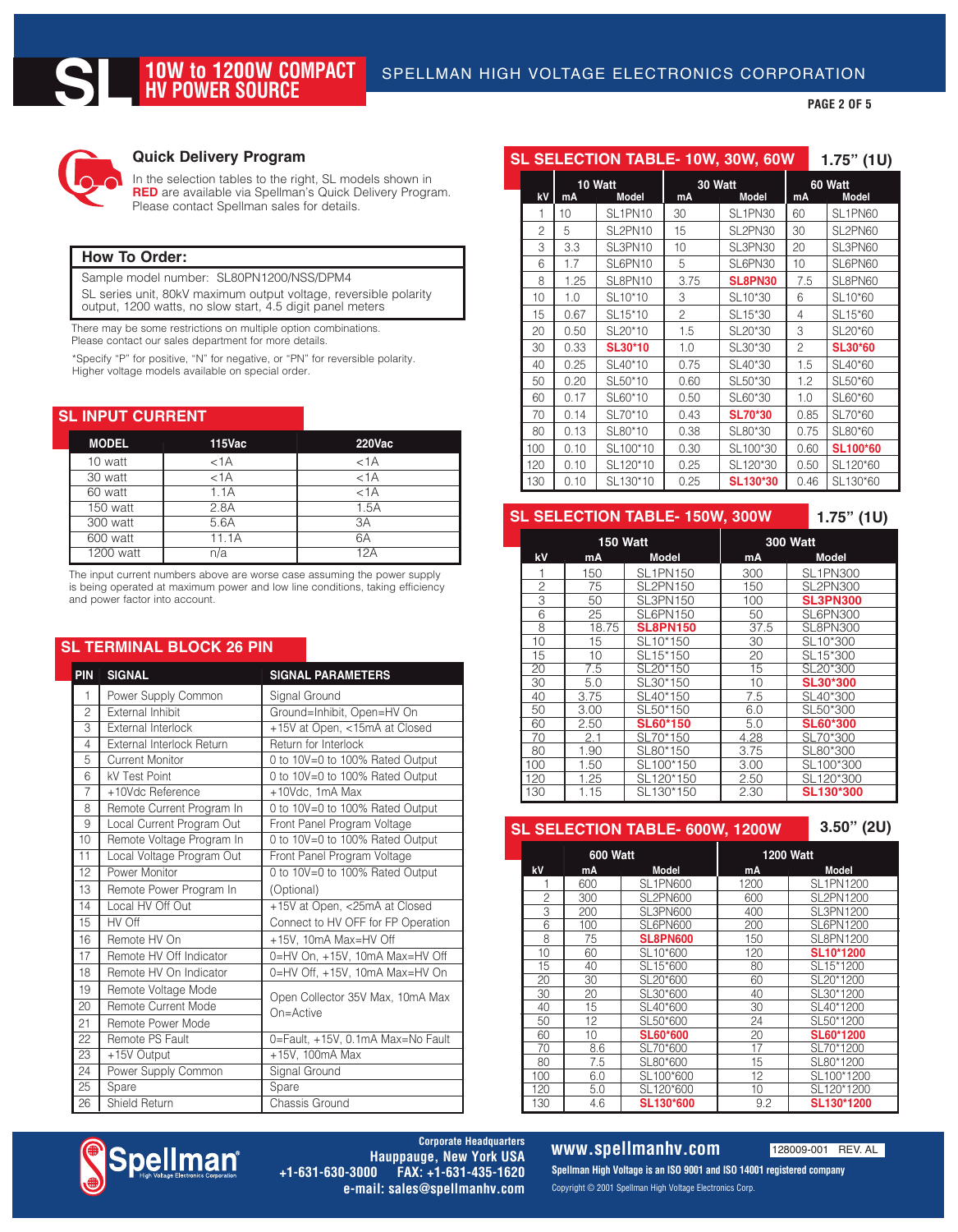**SLEEP TOW TO SPELLMAN HIGH VOLTAGE ELECTRONICS CORPORATION HIGH SOURCE** 

DIMENSIONS: in.[mm]

**HV POWER SOURCE**

**[SPELLMAN HIGH VOLTAGE ELECTRONICS CORPORATION](www.spellmanhv.com)** 



**\* Depth becomes 24" [609.60] for 80kV to 130kV range.**





**Corporate Headquarters Hauppauge, New York USA +1-631-630-3000 FAX: +1-631-435-1620 e-mail: sales@spellmanhv.com**

**WWW.Spellmanhv.com** 128009-001 REV. AL **Spellman High Voltage is an ISO 9001 and ISO 14001 registered company**  Copyright © 2001 Spellman High Voltage Electronics Corp.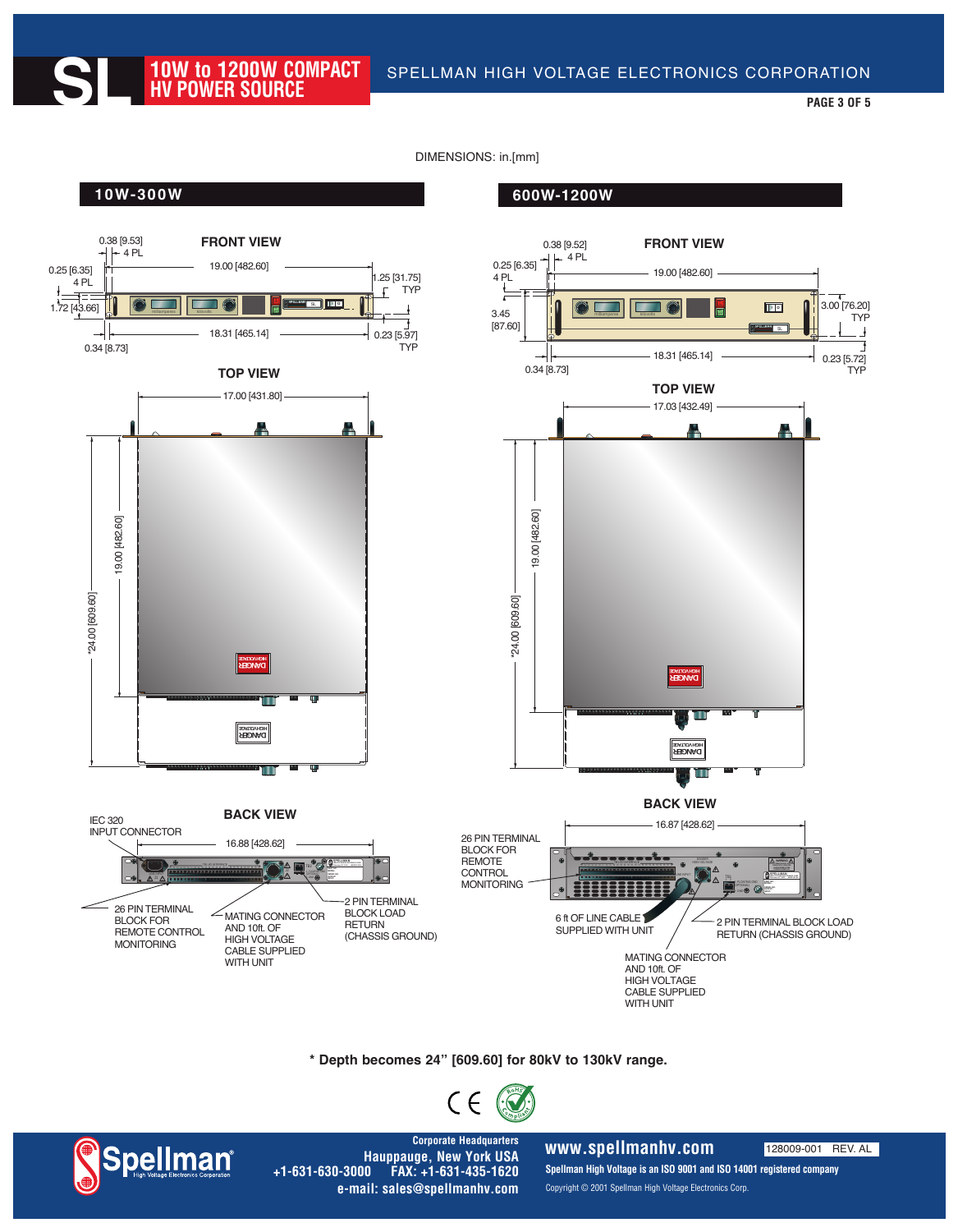### **eSL OPTION**



The eSL Option provides a vacuum fluorescent front panel display and Ethernet connectivity. Both the 1U (1.75") and 2U (3.5") SL product offerings are available with the eSL Option. Using the front panel local controls the main menu has the following features:

#### **Local/Remote Control**

Allows operation from either the local front panel or remotely via the Ethernet Category 5 connector.

#### **Features Menu**

Allows control over Adjustable Overload Trip and Slow Start features.

#### **Tutorial Menu**

Provides information on how to use the local front panel interface.

#### **Diagnostics Menu**

Provides information on the revisions of the hard ware, firmware and IP address. Additionally the Diagnostics Menu provides information on the status of the internal low voltage housekeeping power supply voltages.

eSL Option power supplies can still be fully controlled via the SL's comprehensive remote analog interface, so these units are fully backwards compatible with standard SL power supplies.

**Typical Front Panel Screens** *Model Number* 30P300 pellman *Standby* 00.00<sub>m</sub> 000.0<sub>kv</sub> *HV ON*  $5.01_m$ 020.0m

#### **Digital Interface**

A front panel accessible Category 5 connector provides Ethernet connectivity. Spellman provides a basic demo GUI for convenience of the user, but most customers implement their own software.





**Corporate Headquarters Hauppauge, New York USA +1-631-630-3000 FAX: +1-631-435-1620 e-mail: sales@spellmanhv.com**

#### **WWW.Spellmanhv.com** 128009-001 REV. AL **Spellman High Voltage is an ISO 9001 and ISO 14001 registered company**

Copyright © 2001 Spellman High Voltage Electronics Corp.